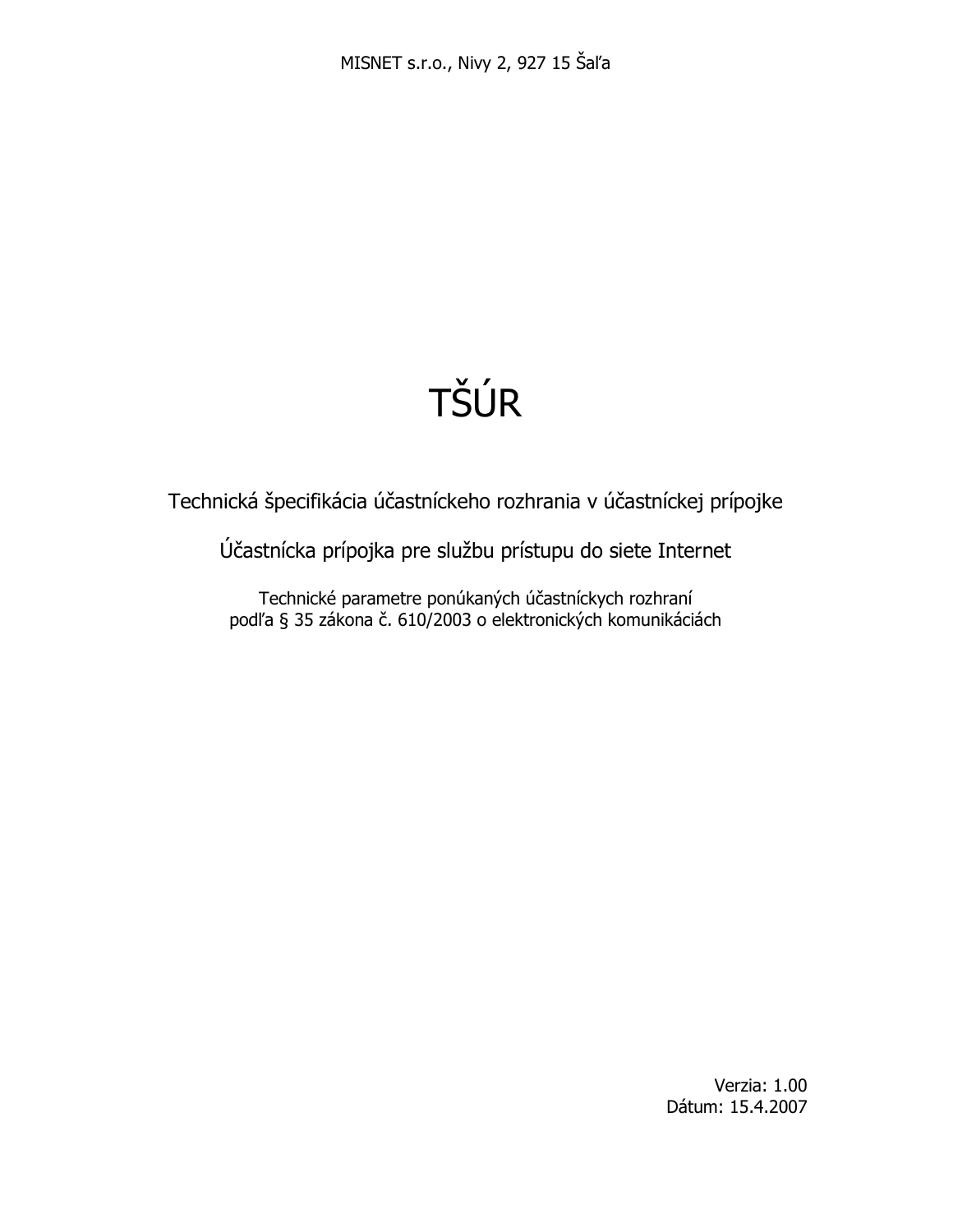## 1. Úvod

Spoločnosť MISNET s.r.o., ako prevádzkovateľ a poskytovateľ verejnej elektronickej siete a služieb v sieti v súlade § 35 zákona č. 610/2003 vvpracovala tento dokument. ktorý zverejňuje technické špecifikácie rozhraní verejnej elektronickej siete, ku ktorému je možné pripájať koncové zariadenie (KZ).

Spoločnosť MISNET s.r.o. poskytuje služby prístupu do siete Internet prostredníctvom digitálných rozhraní. Vlastnosti všetkých rozhraní zodpovedajú konkrétnym špecifikáciám noriem IEEE. Predmetom tohto dokumentu sú špecifikácie rozhraní, prostredníctvom ktorých spoločnosť MISNET s.r.o. poskytuje prístup koncového zariadenia zákazníka do verejnej elektronickej siete.

Uvedené technické špecifikácie majú informatívny charakter a spoločnosť MISNET s.r.o. nezodpovedá za žiadne priame alebo nepriame škody, ktoré by vznikli v súvislosti s používaním tohto dokumentu.

Prípadné otázky súvisiace s obsahom tohto dokumentu posielajte prosím e-mailom na adresu misnet@misnet.sk.

# 2. Koncový bod siete

V koncovom bode siete sa používajú nasledujúce typy rozhraní:

## rozhranie Ethernet podľa normy IEEE 802.3 [1] s prenosovou rýchlosťou 10,  $a_{r}$ 100, resp. 1000 Mbit/s.

Rozhranie je elektrické, 8-vodičové metalické podľa 10BASE-T pre rýchlosti 10 Mbit/s, podľa 100BASE-T2 pre rýchlosti 100 Mbit/s a podľa 1000BASE-T pre rýchlosti 1000 Mbit/s. Vedenie je ukončené nerozoberateľným spojom s 8-vývodovým konektorom podľa IEC 60603-7 [2]. Koncový bod je umiestnený v bytových alebo kancelárskych priestoroch, ktoré sú vo vlastníctve alebo v prenájme zákazníka v podobe ukončenia káblu koncovkou RJ45 alebo nástennou zásuvkou (EN 50173 [3]). K rozhraniu je možné pripájať koncové telekomunikačné zariadenia, ktoré vyhovujú špecifikácii IEEE 802.3.

| Číslo vývodu (pin) | Popis okruhu    | Okruh     |
|--------------------|-----------------|-----------|
|                    | Transmited data | TD +      |
|                    | Transmited data | TD -      |
| 3                  | Received data   | $RD +$    |
| 4                  |                 | Nepoužité |
| 5                  |                 | Nepoužité |
| 6                  | Received data   | $RD -$    |
|                    |                 | Nepoužité |
| 8                  |                 | Nepoužité |

Tabuľka č.1: Rozhranie IEEE 802.3 - priradenie vývodov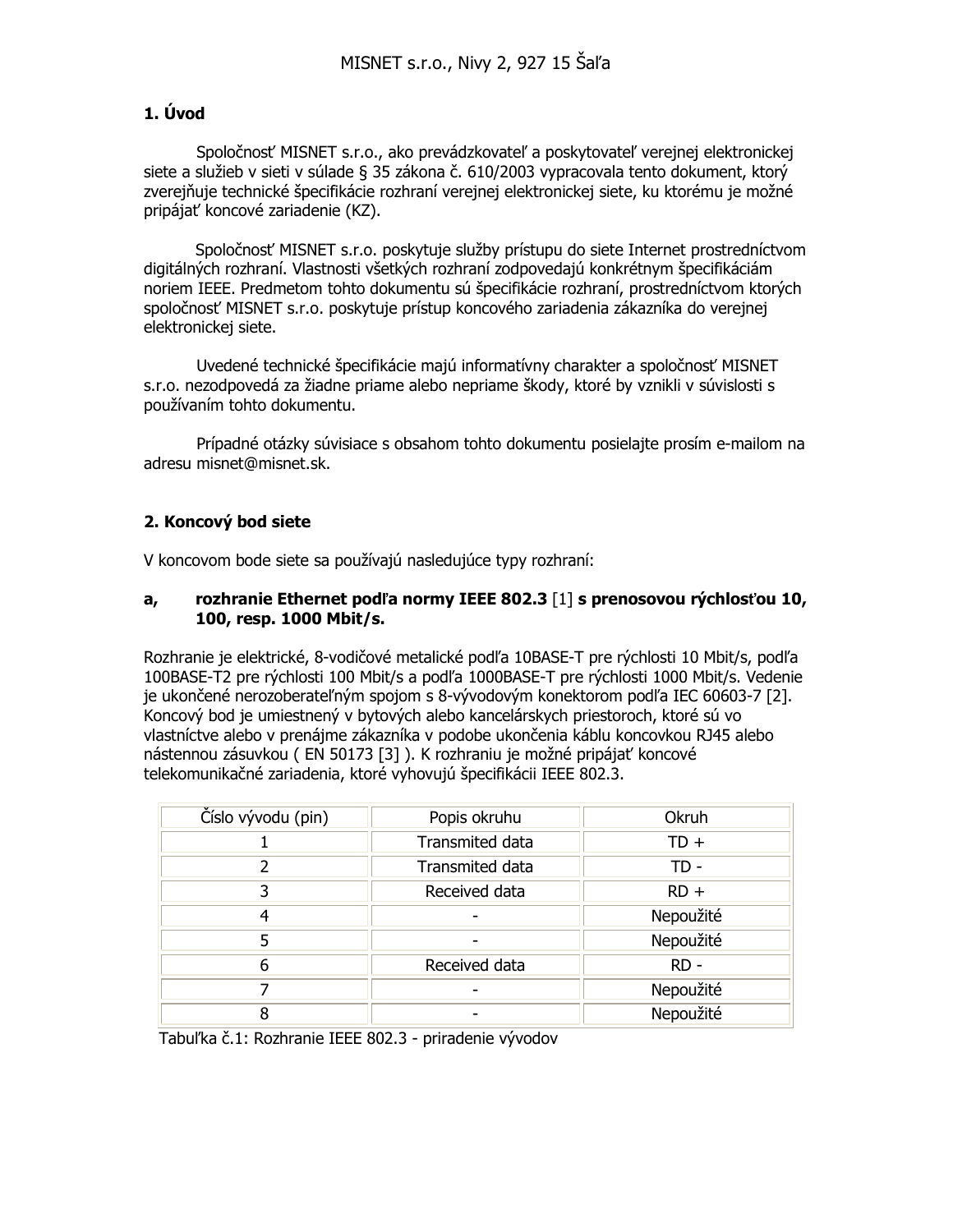### rozhranie Wireless LAN 2,4/5 GHz podľa normy IEEE 802.11, resp. IEEE 802.11b  $\mathbf{b}_{\mathbf{r}}$ [4] / **IEEE 802.11a** [5].

K rozhraniu je možné pripájať koncové telekomunikačné zariadenia, ktoré vyhovujú špecifikáciám IEEE 802.11, IEEE 802.11b, resp. IEEE 802.11a. Fyzickú vrstvu rozhrania popisujú odporúčania IEEE 802.11, IEEE 802.11b a IEEE 802.11a. Rozhranie je rádiové s moduláciou DSSS, resp. OFDM. Všetky špecifikácie sú publikované v normách IEEE.

#### rozhranie X.21 podľa  $[6]$  – do 2048kbit/s  $C_{I}$

Fyzické prevedenie rozhrania tvorí rozoberateľný spoj s 15-vodičovým konektorom podľa ISO 4903 s nasledovným označením vývodov a signálov:

| Okruh podľa ITU-T | Popis okruhu                 | Smer signálu          | Vývod A | Vývod B |
|-------------------|------------------------------|-----------------------|---------|---------|
| G                 | Ground                       | $DTE \leq DCE$        | 8       |         |
|                   | Transmited data              | $DTE \rightarrow DCE$ |         | 9       |
| R                 | Received data                | DTE < DCE             | 4       | 11      |
|                   | Control                      | $DTE \rightarrow DCE$ |         | 10      |
|                   | Indication                   | DTE < DCE             |         | 12      |
|                   | <b>Signal Element Timing</b> | DTE < DCE             |         | 13      |
| R                 | <b>Byte Timing</b>           | DTE < DCE             |         | 14      |

Tabuľka č.2: Rozhranie X.21 - priradenie vývodov

#### $\mathbf{d}_{\mathbf{r}}$ rozhranie G.703 podľa [7] - od 2048kbit/s do 155 520kbit/s

Rozhranie je určené k pripájaniu zariadení vyhovujúcich odporúčaniu ITU-T G.703 pre rýchlosti n x 64kbit/s. Fyzické prevedenie pre balancovanú termináciu rozhrania tvorí rozoberateľný spoj s 8vodičovým konektorom podľa odporúčania CCITT G.703 s nasledovným priradením signálov:

| Okruh podľa ITU-T | Popis okruhu    | Smer signálu             | Vývod A | Vývod B |
|-------------------|-----------------|--------------------------|---------|---------|
|                   | Transmited data | $DTE \rightarrow DCE$    |         |         |
|                   | Received data   | DTE < DCE                |         |         |
|                   | Transmit ground | $\overline{\phantom{a}}$ |         |         |
|                   | Transmit ground | -                        |         |         |

Tabuľka č.3: Rozhranie G.703 - priradenie vývodov

Pre nebalancovanej terminácii sa používa dvojica BNC konektorov a kábel s impedanciou 75 ohm.